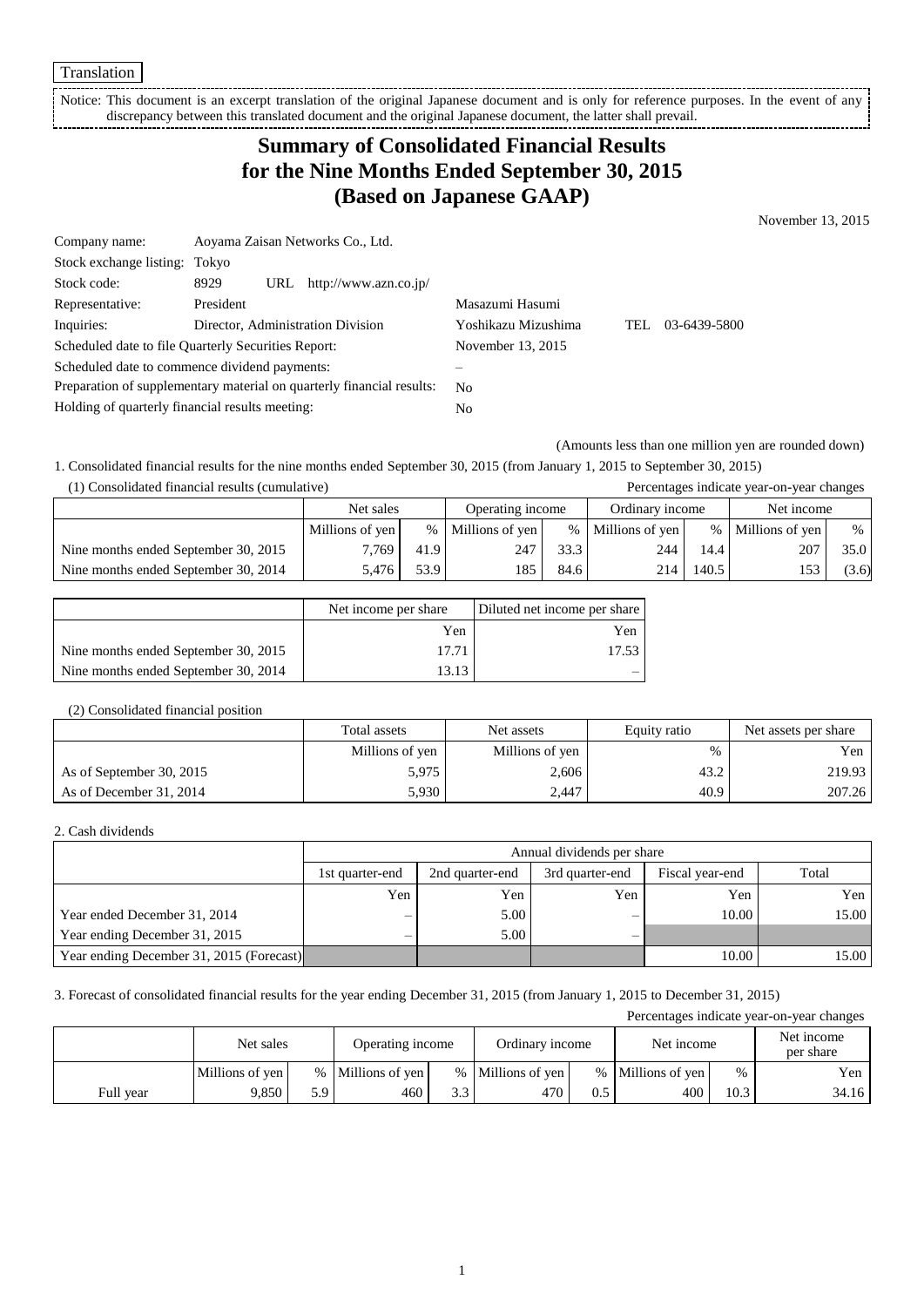| (1) Changes in significant subsidiaries during the nine months ended September 30, 2015<br>No<br>(changes in specified subsidiaries resulting in the change in scope of consolidation):<br>(2) Application of special accounting methods for preparing quarterly consolidated financial statements:<br>N <sub>0</sub><br>(3) Changes in accounting policies, changes in accounting estimates, and restatement of prior period financial statements<br>Changes in accounting policies due to revisions to accounting standards and other regulations:<br>N <sub>0</sub><br>Changes in accounting policies due to other reasons:<br>N <sub>0</sub><br>Changes in accounting estimates:<br>N <sub>0</sub><br>Restatement of prior period financial statements:<br>N <sub>0</sub><br>(4) Number of issued shares (common shares)<br>Total number of issued shares at the end of the period (including treasury shares) |
|--------------------------------------------------------------------------------------------------------------------------------------------------------------------------------------------------------------------------------------------------------------------------------------------------------------------------------------------------------------------------------------------------------------------------------------------------------------------------------------------------------------------------------------------------------------------------------------------------------------------------------------------------------------------------------------------------------------------------------------------------------------------------------------------------------------------------------------------------------------------------------------------------------------------|
|                                                                                                                                                                                                                                                                                                                                                                                                                                                                                                                                                                                                                                                                                                                                                                                                                                                                                                                    |
|                                                                                                                                                                                                                                                                                                                                                                                                                                                                                                                                                                                                                                                                                                                                                                                                                                                                                                                    |
|                                                                                                                                                                                                                                                                                                                                                                                                                                                                                                                                                                                                                                                                                                                                                                                                                                                                                                                    |
|                                                                                                                                                                                                                                                                                                                                                                                                                                                                                                                                                                                                                                                                                                                                                                                                                                                                                                                    |
|                                                                                                                                                                                                                                                                                                                                                                                                                                                                                                                                                                                                                                                                                                                                                                                                                                                                                                                    |
|                                                                                                                                                                                                                                                                                                                                                                                                                                                                                                                                                                                                                                                                                                                                                                                                                                                                                                                    |
|                                                                                                                                                                                                                                                                                                                                                                                                                                                                                                                                                                                                                                                                                                                                                                                                                                                                                                                    |
|                                                                                                                                                                                                                                                                                                                                                                                                                                                                                                                                                                                                                                                                                                                                                                                                                                                                                                                    |
|                                                                                                                                                                                                                                                                                                                                                                                                                                                                                                                                                                                                                                                                                                                                                                                                                                                                                                                    |
| As of September 30, 2015<br>11,749,600 shares<br>As of December 31, 2014<br>11,709,600 shares                                                                                                                                                                                                                                                                                                                                                                                                                                                                                                                                                                                                                                                                                                                                                                                                                      |
| Number of treasury shares at the end of the period                                                                                                                                                                                                                                                                                                                                                                                                                                                                                                                                                                                                                                                                                                                                                                                                                                                                 |
| As of September 30, 2015<br>As of December 31, 2014<br>$-$ shares<br>- shares                                                                                                                                                                                                                                                                                                                                                                                                                                                                                                                                                                                                                                                                                                                                                                                                                                      |
| Average number of shares during the period (cumulative from the beginning of the fiscal year)                                                                                                                                                                                                                                                                                                                                                                                                                                                                                                                                                                                                                                                                                                                                                                                                                      |

| 38 <sup>4</sup><br>2014.<br>201'<br>30.<br>30<br>months<br>N <sub>1</sub> ne<br>shares<br>September<br>ember<br>N1ne<br>. endec<br>endec<br>Senten<br>months | .60C<br>700<br>shares |
|--------------------------------------------------------------------------------------------------------------------------------------------------------------|-----------------------|
|--------------------------------------------------------------------------------------------------------------------------------------------------------------|-----------------------|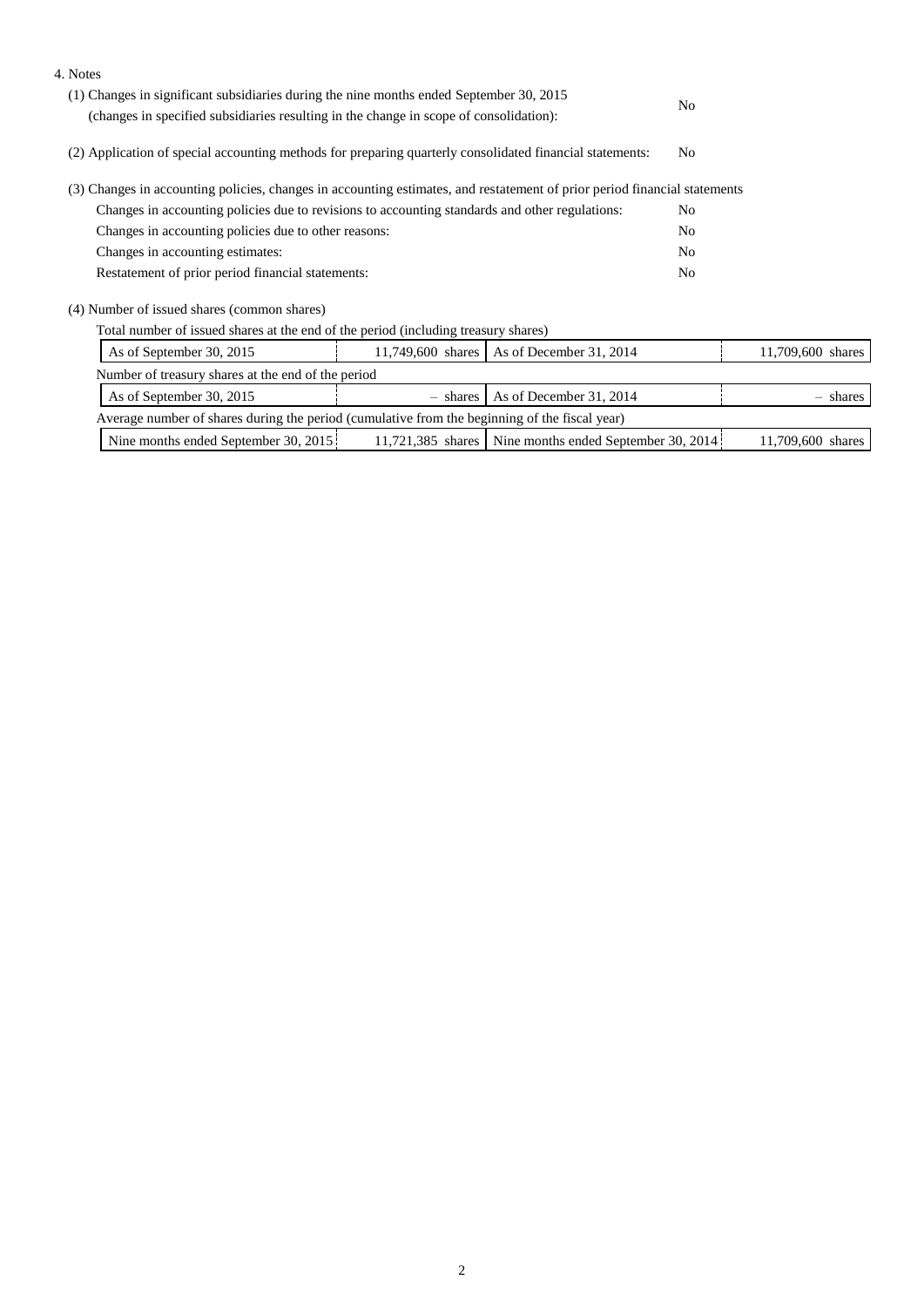# **Quarterly consolidated financial statements**

**Consolidated balance sheets**

|                                       |                         | (Thousands of yen)       |
|---------------------------------------|-------------------------|--------------------------|
|                                       | As of December 31, 2014 | As of September 30, 2015 |
| Assets                                |                         |                          |
| Current assets                        |                         |                          |
| Cash and deposits                     | 3,069,579               | 2,083,996                |
| Accounts receivable - trade           | 200,316                 | 331,567                  |
| Real estate for sale                  | 772,590                 | 959,497                  |
| Other inventories                     | 11,540                  | 12,387                   |
| Other                                 | 158,610                 | 318,159                  |
| Allowance for doubtful accounts       | (32, 278)               | (32, 142)                |
| Total current assets                  | 4,180,358               | 3,673,466                |
| Non-current assets                    |                         |                          |
| Property, plant and equipment         |                         |                          |
| Buildings and structures, net         | 48,632                  | 51,722                   |
| Land                                  | 1,406                   | 1,406                    |
| Other, net                            | 27,307                  | 26,973                   |
| Total property, plant and equipment   | 77,346                  | 80,102                   |
| Intangible assets                     |                         |                          |
| Goodwill                              | 304,130                 | 243,304                  |
| Software                              | 48,708                  | 88,268                   |
| Other                                 | 3,087                   | 2,963                    |
| Total intangible assets               | 355,926                 | 334,535                  |
| Investments and other assets          |                         |                          |
| Investment securities                 | 1,101,620               | 1,653,314                |
| Shares of subsidiaries and associates | 9,956                   | 1                        |
| Other                                 | 205,754                 | 234,059                  |
| Total investments and other assets    | 1,317,330               | 1,887,374                |
| Total non-current assets              | 1,750,603               | 2,302,012                |
| Total assets                          | 5,930,962               | 5,975,479                |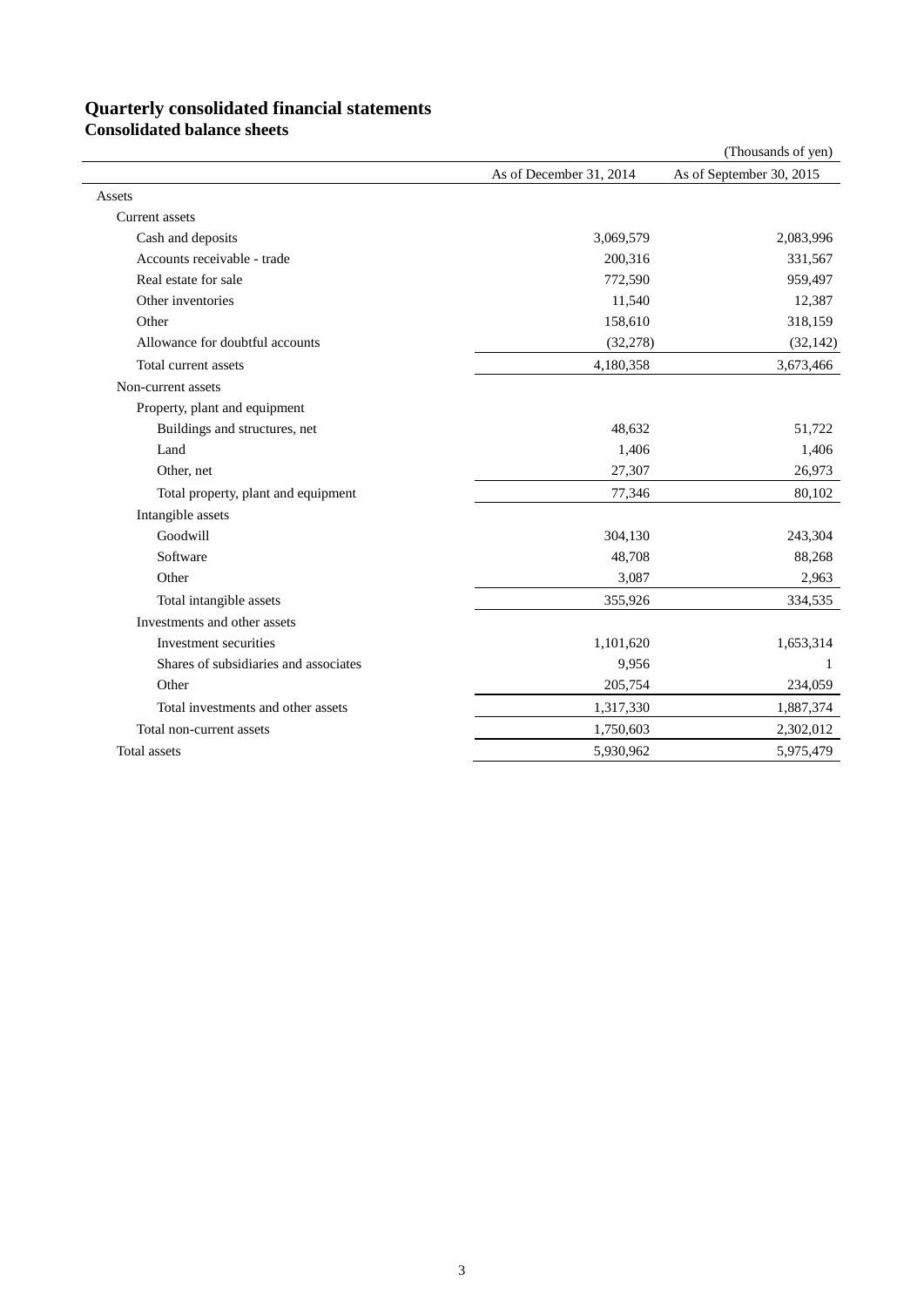|                                                       |                         | (Thousands of yen)       |
|-------------------------------------------------------|-------------------------|--------------------------|
|                                                       | As of December 31, 2014 | As of September 30, 2015 |
| Liabilities                                           |                         |                          |
| <b>Current liabilities</b>                            |                         |                          |
| Accounts payable - trade                              | 96,870                  | 55,544                   |
| Short-term loans payable                              | 546,000                 | 133,710                  |
| Current portion of long-term loans payable            | 309,600                 | 309,600                  |
| Current portion of bonds                              | 60,000                  | 120,000                  |
| Income taxes payable                                  | 41,282                  | 1,372                    |
| Provision for bonuses                                 |                         | 164,565                  |
| Other provision                                       | 17,252                  | 6,073                    |
| Other                                                 | 733,624                 | 444,042                  |
| Total current liabilities                             | 1,804,629               | 1,234,908                |
| Non-current liabilities                               |                         |                          |
| Bonds payable                                         | 150,000                 | 330,000                  |
| Long-term loans payable                               | 611,200                 | 786,864                  |
| Long-term lease and guarantee deposited               | 796,092                 | 852,721                  |
| Long-term accounts payable - other                    | 50,537                  | 50,330                   |
| Net defined benefit liability                         | 13,599                  | 14,832                   |
| Deferred tax liabilities                              | 57,275                  | 99,694                   |
| Other                                                 | 514                     |                          |
| Total non-current liabilities                         | 1,679,218               | 2,134,443                |
| <b>Total liabilities</b>                              | 3,483,848               | 3,369,351                |
| Net assets                                            |                         |                          |
| Shareholders' equity                                  |                         |                          |
| Capital stock                                         | 1,030,817               | 1,039,897                |
| Capital surplus                                       | 736,896                 | 745,976                  |
| Retained earnings                                     | 559,220                 | 587,937                  |
| Total shareholders' equity                            | 2,326,933               | 2,373,810                |
| Accumulated other comprehensive income                |                         |                          |
| Valuation difference on available-for-sale securities | 103,430                 | 209,339                  |
| Foreign currency translation adjustment               | (3, 472)                | 949                      |
| Total accumulated other comprehensive income          | 99,957                  | 210,289                  |
| Subscription rights to shares                         | 20,223                  | 22,028                   |
| Total net assets                                      | 2,447,113               | 2,606,128                |
| Total liabilities and net assets                      | 5,930,962               | 5,975,479                |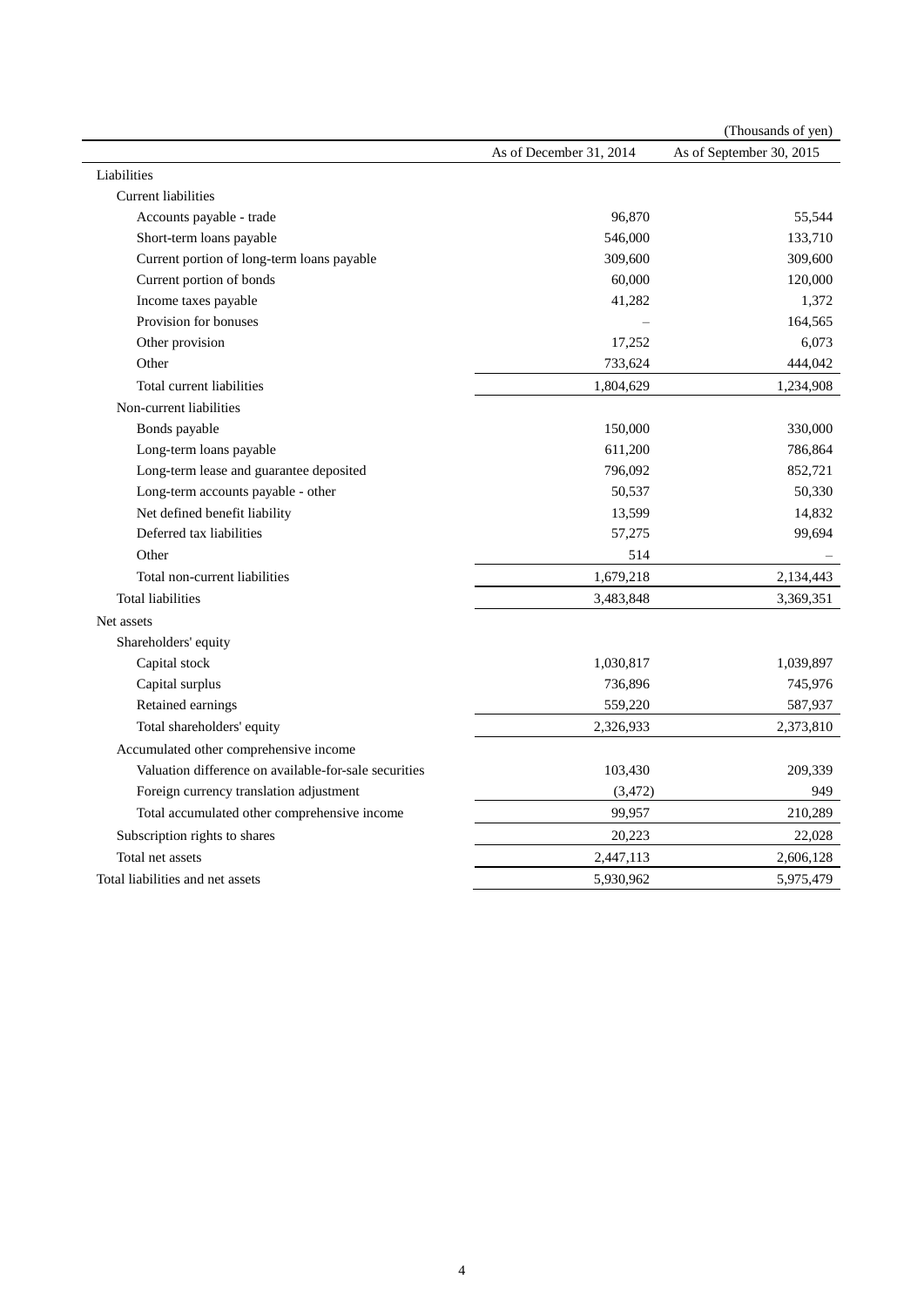### **Consolidated statements of income (cumulative) and consolidated statements of comprehensive income (cumulative)**

**Consolidated statements of income (cumulative)**

| Nine months ended<br>Nine months ended<br>September 30, 2014<br>September 30, 2015<br>Operating revenue<br>Operating revenue<br>2,519,798<br>2,757,330<br>Real estate sales<br>2,957,113<br>5,012,161<br>5,476,912<br>Total operating revenue<br>7,769,491<br>Operating cost<br><b>Cost For Sales</b><br>1,616,671<br>1,800,898<br>Cost of sales - real estate<br>2,679,371<br>4,606,073<br>Total operating cost<br>4,296,043<br>6,406,972<br>Operating gross profit<br>1,180,869<br>1,362,519<br>995,183<br>Selling, general and administrative expenses<br>1,114,948<br>Operating income<br>185,686<br>247,570<br>Non-operating income<br>Interest income<br>567<br>779<br>Dividend income<br>47,689<br>7,197<br>Insurance premiums refunded cancellation<br>4,035<br>Compensation income<br>6,677<br>Other<br>12,094<br>18,036<br>Total non-operating income<br>66,293<br>30,783<br>Non-operating expenses<br>Interest expenses<br>21,862<br>17,957<br>Bond issuance cost<br>6,287<br>6,363<br>Loss on liquidation of subsidiaries silent partnership<br>Other<br>9,633<br>9,200<br>37,860<br>33,446<br>Total non-operating expenses<br>Ordinary income<br>244,908<br>214,119<br>Extraordinary income<br>Gain on sales of investment securities<br>17,502<br>2,418<br>Total extraordinary income<br>17,502<br>2,418<br><b>Extraordinary losses</b><br>Loss on valuation of investment securities<br>1,099<br>Total extraordinary losses<br>1,099<br>Income before dividends distribution from silent partnership,<br>230,521<br>247,326<br>income taxes<br>Dividends distribution from silent partnership<br>28,796<br>Income before income taxes and minority interests<br>201,724<br>247,326<br>47,968<br>39,778<br>Income taxes - current<br>Total income taxes<br>39,778<br>47,968<br>Income before minority interests<br>153,756<br>207,547<br>Net income<br>153,756<br>207,547 |  | (Thousands of yen) |
|-----------------------------------------------------------------------------------------------------------------------------------------------------------------------------------------------------------------------------------------------------------------------------------------------------------------------------------------------------------------------------------------------------------------------------------------------------------------------------------------------------------------------------------------------------------------------------------------------------------------------------------------------------------------------------------------------------------------------------------------------------------------------------------------------------------------------------------------------------------------------------------------------------------------------------------------------------------------------------------------------------------------------------------------------------------------------------------------------------------------------------------------------------------------------------------------------------------------------------------------------------------------------------------------------------------------------------------------------------------------------------------------------------------------------------------------------------------------------------------------------------------------------------------------------------------------------------------------------------------------------------------------------------------------------------------------------------------------------------------------------------------------------------------------------------------------------------------------------------------------------------------------|--|--------------------|
|                                                                                                                                                                                                                                                                                                                                                                                                                                                                                                                                                                                                                                                                                                                                                                                                                                                                                                                                                                                                                                                                                                                                                                                                                                                                                                                                                                                                                                                                                                                                                                                                                                                                                                                                                                                                                                                                                         |  |                    |
|                                                                                                                                                                                                                                                                                                                                                                                                                                                                                                                                                                                                                                                                                                                                                                                                                                                                                                                                                                                                                                                                                                                                                                                                                                                                                                                                                                                                                                                                                                                                                                                                                                                                                                                                                                                                                                                                                         |  |                    |
|                                                                                                                                                                                                                                                                                                                                                                                                                                                                                                                                                                                                                                                                                                                                                                                                                                                                                                                                                                                                                                                                                                                                                                                                                                                                                                                                                                                                                                                                                                                                                                                                                                                                                                                                                                                                                                                                                         |  |                    |
|                                                                                                                                                                                                                                                                                                                                                                                                                                                                                                                                                                                                                                                                                                                                                                                                                                                                                                                                                                                                                                                                                                                                                                                                                                                                                                                                                                                                                                                                                                                                                                                                                                                                                                                                                                                                                                                                                         |  |                    |
|                                                                                                                                                                                                                                                                                                                                                                                                                                                                                                                                                                                                                                                                                                                                                                                                                                                                                                                                                                                                                                                                                                                                                                                                                                                                                                                                                                                                                                                                                                                                                                                                                                                                                                                                                                                                                                                                                         |  |                    |
|                                                                                                                                                                                                                                                                                                                                                                                                                                                                                                                                                                                                                                                                                                                                                                                                                                                                                                                                                                                                                                                                                                                                                                                                                                                                                                                                                                                                                                                                                                                                                                                                                                                                                                                                                                                                                                                                                         |  |                    |
|                                                                                                                                                                                                                                                                                                                                                                                                                                                                                                                                                                                                                                                                                                                                                                                                                                                                                                                                                                                                                                                                                                                                                                                                                                                                                                                                                                                                                                                                                                                                                                                                                                                                                                                                                                                                                                                                                         |  |                    |
|                                                                                                                                                                                                                                                                                                                                                                                                                                                                                                                                                                                                                                                                                                                                                                                                                                                                                                                                                                                                                                                                                                                                                                                                                                                                                                                                                                                                                                                                                                                                                                                                                                                                                                                                                                                                                                                                                         |  |                    |
|                                                                                                                                                                                                                                                                                                                                                                                                                                                                                                                                                                                                                                                                                                                                                                                                                                                                                                                                                                                                                                                                                                                                                                                                                                                                                                                                                                                                                                                                                                                                                                                                                                                                                                                                                                                                                                                                                         |  |                    |
|                                                                                                                                                                                                                                                                                                                                                                                                                                                                                                                                                                                                                                                                                                                                                                                                                                                                                                                                                                                                                                                                                                                                                                                                                                                                                                                                                                                                                                                                                                                                                                                                                                                                                                                                                                                                                                                                                         |  |                    |
|                                                                                                                                                                                                                                                                                                                                                                                                                                                                                                                                                                                                                                                                                                                                                                                                                                                                                                                                                                                                                                                                                                                                                                                                                                                                                                                                                                                                                                                                                                                                                                                                                                                                                                                                                                                                                                                                                         |  |                    |
|                                                                                                                                                                                                                                                                                                                                                                                                                                                                                                                                                                                                                                                                                                                                                                                                                                                                                                                                                                                                                                                                                                                                                                                                                                                                                                                                                                                                                                                                                                                                                                                                                                                                                                                                                                                                                                                                                         |  |                    |
|                                                                                                                                                                                                                                                                                                                                                                                                                                                                                                                                                                                                                                                                                                                                                                                                                                                                                                                                                                                                                                                                                                                                                                                                                                                                                                                                                                                                                                                                                                                                                                                                                                                                                                                                                                                                                                                                                         |  |                    |
|                                                                                                                                                                                                                                                                                                                                                                                                                                                                                                                                                                                                                                                                                                                                                                                                                                                                                                                                                                                                                                                                                                                                                                                                                                                                                                                                                                                                                                                                                                                                                                                                                                                                                                                                                                                                                                                                                         |  |                    |
|                                                                                                                                                                                                                                                                                                                                                                                                                                                                                                                                                                                                                                                                                                                                                                                                                                                                                                                                                                                                                                                                                                                                                                                                                                                                                                                                                                                                                                                                                                                                                                                                                                                                                                                                                                                                                                                                                         |  |                    |
|                                                                                                                                                                                                                                                                                                                                                                                                                                                                                                                                                                                                                                                                                                                                                                                                                                                                                                                                                                                                                                                                                                                                                                                                                                                                                                                                                                                                                                                                                                                                                                                                                                                                                                                                                                                                                                                                                         |  |                    |
|                                                                                                                                                                                                                                                                                                                                                                                                                                                                                                                                                                                                                                                                                                                                                                                                                                                                                                                                                                                                                                                                                                                                                                                                                                                                                                                                                                                                                                                                                                                                                                                                                                                                                                                                                                                                                                                                                         |  |                    |
|                                                                                                                                                                                                                                                                                                                                                                                                                                                                                                                                                                                                                                                                                                                                                                                                                                                                                                                                                                                                                                                                                                                                                                                                                                                                                                                                                                                                                                                                                                                                                                                                                                                                                                                                                                                                                                                                                         |  |                    |
|                                                                                                                                                                                                                                                                                                                                                                                                                                                                                                                                                                                                                                                                                                                                                                                                                                                                                                                                                                                                                                                                                                                                                                                                                                                                                                                                                                                                                                                                                                                                                                                                                                                                                                                                                                                                                                                                                         |  |                    |
|                                                                                                                                                                                                                                                                                                                                                                                                                                                                                                                                                                                                                                                                                                                                                                                                                                                                                                                                                                                                                                                                                                                                                                                                                                                                                                                                                                                                                                                                                                                                                                                                                                                                                                                                                                                                                                                                                         |  |                    |
|                                                                                                                                                                                                                                                                                                                                                                                                                                                                                                                                                                                                                                                                                                                                                                                                                                                                                                                                                                                                                                                                                                                                                                                                                                                                                                                                                                                                                                                                                                                                                                                                                                                                                                                                                                                                                                                                                         |  |                    |
|                                                                                                                                                                                                                                                                                                                                                                                                                                                                                                                                                                                                                                                                                                                                                                                                                                                                                                                                                                                                                                                                                                                                                                                                                                                                                                                                                                                                                                                                                                                                                                                                                                                                                                                                                                                                                                                                                         |  |                    |
|                                                                                                                                                                                                                                                                                                                                                                                                                                                                                                                                                                                                                                                                                                                                                                                                                                                                                                                                                                                                                                                                                                                                                                                                                                                                                                                                                                                                                                                                                                                                                                                                                                                                                                                                                                                                                                                                                         |  |                    |
|                                                                                                                                                                                                                                                                                                                                                                                                                                                                                                                                                                                                                                                                                                                                                                                                                                                                                                                                                                                                                                                                                                                                                                                                                                                                                                                                                                                                                                                                                                                                                                                                                                                                                                                                                                                                                                                                                         |  |                    |
|                                                                                                                                                                                                                                                                                                                                                                                                                                                                                                                                                                                                                                                                                                                                                                                                                                                                                                                                                                                                                                                                                                                                                                                                                                                                                                                                                                                                                                                                                                                                                                                                                                                                                                                                                                                                                                                                                         |  |                    |
|                                                                                                                                                                                                                                                                                                                                                                                                                                                                                                                                                                                                                                                                                                                                                                                                                                                                                                                                                                                                                                                                                                                                                                                                                                                                                                                                                                                                                                                                                                                                                                                                                                                                                                                                                                                                                                                                                         |  |                    |
|                                                                                                                                                                                                                                                                                                                                                                                                                                                                                                                                                                                                                                                                                                                                                                                                                                                                                                                                                                                                                                                                                                                                                                                                                                                                                                                                                                                                                                                                                                                                                                                                                                                                                                                                                                                                                                                                                         |  |                    |
|                                                                                                                                                                                                                                                                                                                                                                                                                                                                                                                                                                                                                                                                                                                                                                                                                                                                                                                                                                                                                                                                                                                                                                                                                                                                                                                                                                                                                                                                                                                                                                                                                                                                                                                                                                                                                                                                                         |  |                    |
|                                                                                                                                                                                                                                                                                                                                                                                                                                                                                                                                                                                                                                                                                                                                                                                                                                                                                                                                                                                                                                                                                                                                                                                                                                                                                                                                                                                                                                                                                                                                                                                                                                                                                                                                                                                                                                                                                         |  |                    |
|                                                                                                                                                                                                                                                                                                                                                                                                                                                                                                                                                                                                                                                                                                                                                                                                                                                                                                                                                                                                                                                                                                                                                                                                                                                                                                                                                                                                                                                                                                                                                                                                                                                                                                                                                                                                                                                                                         |  |                    |
|                                                                                                                                                                                                                                                                                                                                                                                                                                                                                                                                                                                                                                                                                                                                                                                                                                                                                                                                                                                                                                                                                                                                                                                                                                                                                                                                                                                                                                                                                                                                                                                                                                                                                                                                                                                                                                                                                         |  |                    |
|                                                                                                                                                                                                                                                                                                                                                                                                                                                                                                                                                                                                                                                                                                                                                                                                                                                                                                                                                                                                                                                                                                                                                                                                                                                                                                                                                                                                                                                                                                                                                                                                                                                                                                                                                                                                                                                                                         |  |                    |
|                                                                                                                                                                                                                                                                                                                                                                                                                                                                                                                                                                                                                                                                                                                                                                                                                                                                                                                                                                                                                                                                                                                                                                                                                                                                                                                                                                                                                                                                                                                                                                                                                                                                                                                                                                                                                                                                                         |  |                    |
|                                                                                                                                                                                                                                                                                                                                                                                                                                                                                                                                                                                                                                                                                                                                                                                                                                                                                                                                                                                                                                                                                                                                                                                                                                                                                                                                                                                                                                                                                                                                                                                                                                                                                                                                                                                                                                                                                         |  |                    |
|                                                                                                                                                                                                                                                                                                                                                                                                                                                                                                                                                                                                                                                                                                                                                                                                                                                                                                                                                                                                                                                                                                                                                                                                                                                                                                                                                                                                                                                                                                                                                                                                                                                                                                                                                                                                                                                                                         |  |                    |
|                                                                                                                                                                                                                                                                                                                                                                                                                                                                                                                                                                                                                                                                                                                                                                                                                                                                                                                                                                                                                                                                                                                                                                                                                                                                                                                                                                                                                                                                                                                                                                                                                                                                                                                                                                                                                                                                                         |  |                    |
|                                                                                                                                                                                                                                                                                                                                                                                                                                                                                                                                                                                                                                                                                                                                                                                                                                                                                                                                                                                                                                                                                                                                                                                                                                                                                                                                                                                                                                                                                                                                                                                                                                                                                                                                                                                                                                                                                         |  |                    |
|                                                                                                                                                                                                                                                                                                                                                                                                                                                                                                                                                                                                                                                                                                                                                                                                                                                                                                                                                                                                                                                                                                                                                                                                                                                                                                                                                                                                                                                                                                                                                                                                                                                                                                                                                                                                                                                                                         |  |                    |
|                                                                                                                                                                                                                                                                                                                                                                                                                                                                                                                                                                                                                                                                                                                                                                                                                                                                                                                                                                                                                                                                                                                                                                                                                                                                                                                                                                                                                                                                                                                                                                                                                                                                                                                                                                                                                                                                                         |  |                    |
|                                                                                                                                                                                                                                                                                                                                                                                                                                                                                                                                                                                                                                                                                                                                                                                                                                                                                                                                                                                                                                                                                                                                                                                                                                                                                                                                                                                                                                                                                                                                                                                                                                                                                                                                                                                                                                                                                         |  |                    |
|                                                                                                                                                                                                                                                                                                                                                                                                                                                                                                                                                                                                                                                                                                                                                                                                                                                                                                                                                                                                                                                                                                                                                                                                                                                                                                                                                                                                                                                                                                                                                                                                                                                                                                                                                                                                                                                                                         |  |                    |